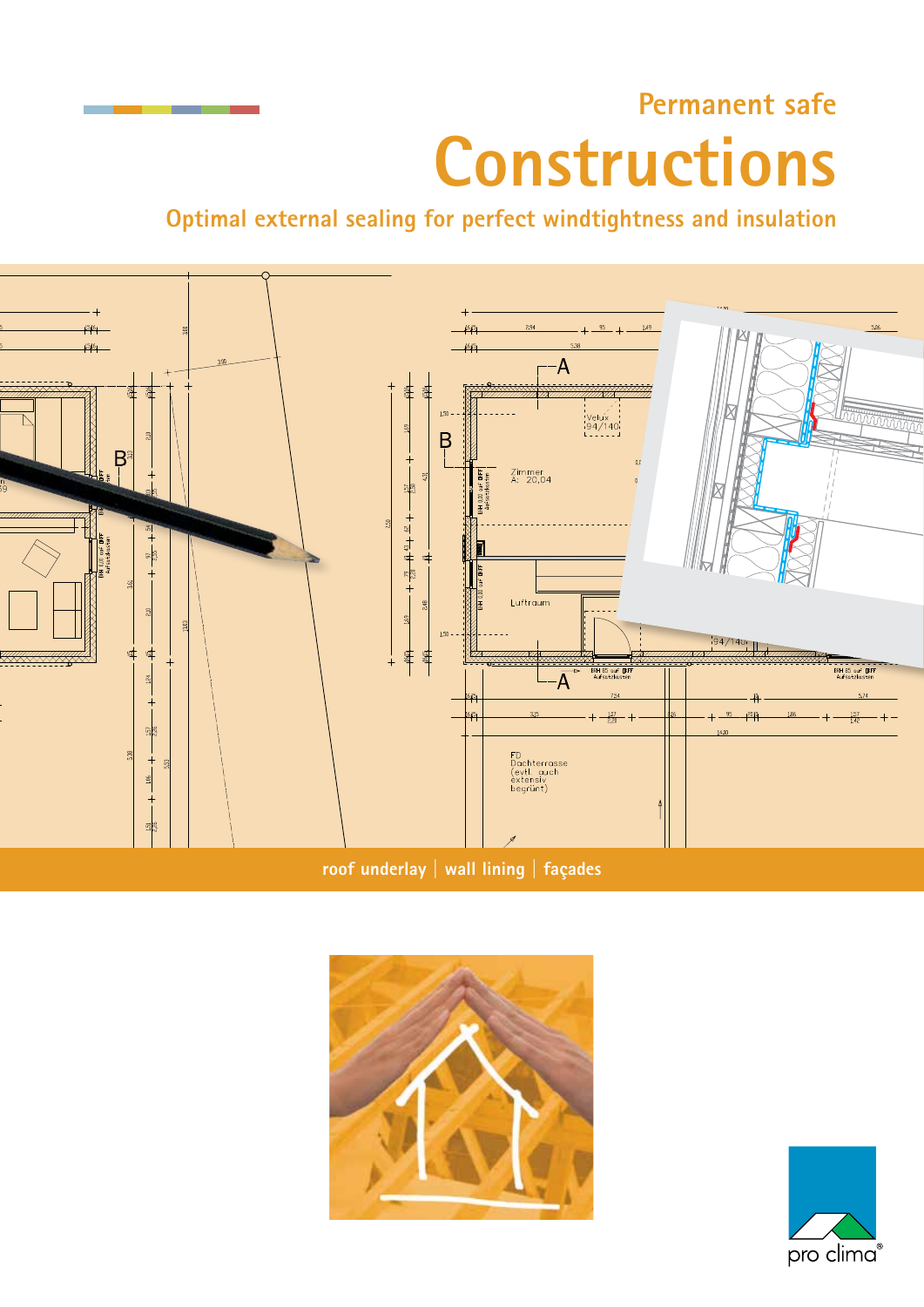## **Exterior wind sealing Sarking**

#### **Legend**

- **1** Underlay or sarking membranes SOLITEX MENTO family\*) SOLITEX UD SOLITEX PLUS\*)
- 2 Adhesive tape TESCON VANA TESCON No.1
- Nail sealing tape **3** TESCON NAIDEC
- Joint adhesive **4**  ORCON F ORCON CLASSIC
- **5** connect technology (integrated self-adhesive zones)
- **6** Double-sided adhesive tape DUPLEX
- **7** Pipe grommet ROFLEX \*\*)
- Chimney insulated, **8** double-wall
- **9** Protruding lath
- **10** Separation lath
- **11** Position held by 3-4 mm of hard fibre or chipboard strip, for example.
- **12** Rafter
- **13** Counter lath

#### **Info**

\* ) For blown-in insulation, the use of reinforced SOLITEX PLUS or SOLITEX MENTO PLUS is recommended

\*\*) Alternatively, pipes can be sealed using short strips of TESCON VANA or TESCON No.1.





**Sticking and overlapping**

**Valley detail**





**Structure of hip and ridge**

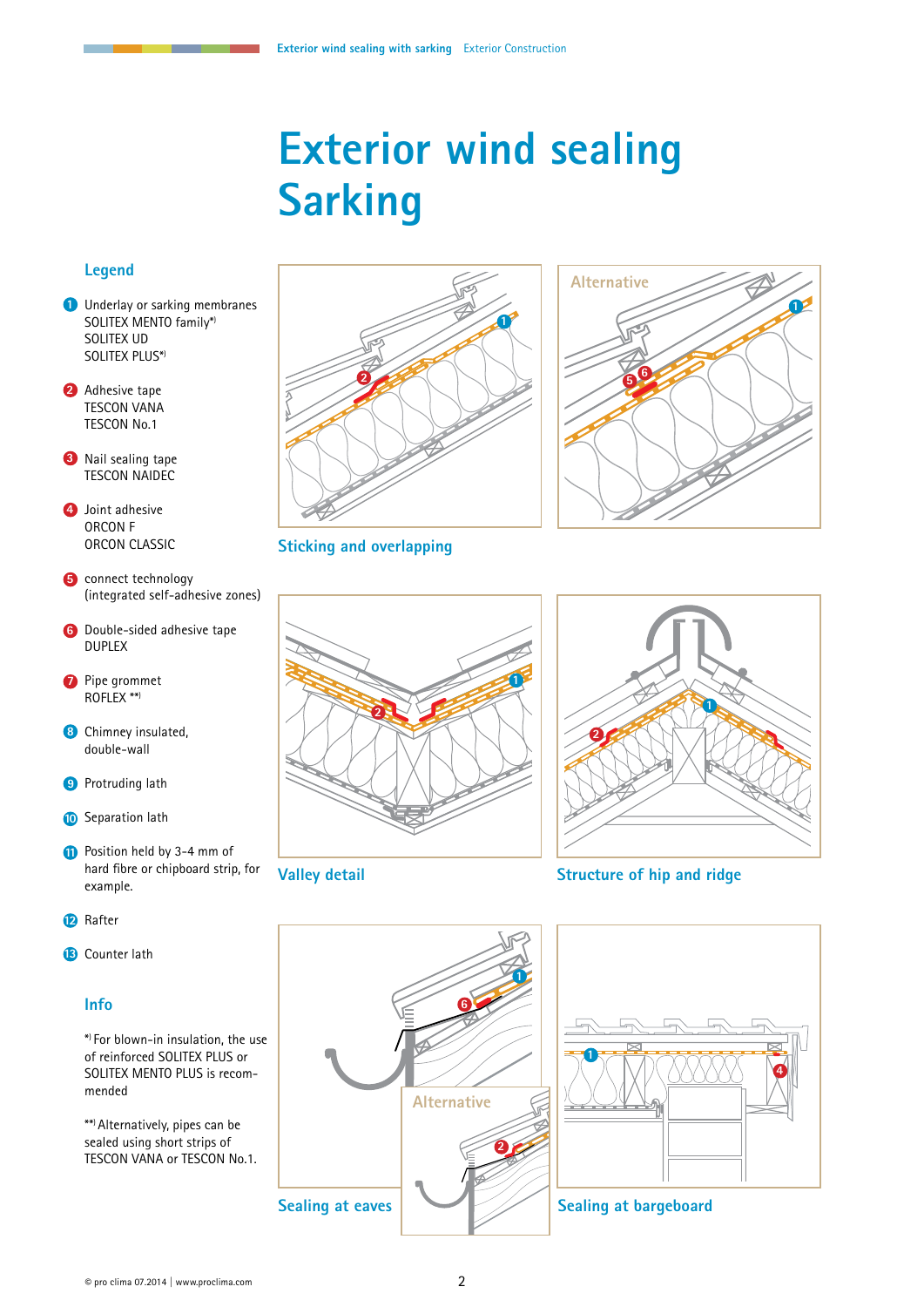When using pro clima SOLITEX membranes, the entire cavity can be filled with insulation. Complicated and often ineffective replace with: "ventilation between the membrane and the insulation" at the eaves, ridge, valley, hip and additional roof features are thus unnecessary.



**Sealing at dormer window**



**Pipe or cable feed-throughs**



**Sealing at skylights incl. sheeting channel** 





**Tips**

**A** Allow for cross-drainage above the component

**B** Ensure that there is waterproof adhesion all around the circumference. • 1st strip on bottom  $\cdot$  2nd + 3rd strip left • Last strip at top

**C** Leave slack when applying the membrane to allow for relative motion between

components.

**E** Alternative:

**D** Stick with ORCON F or ORCON CLASSIC if necessary

EXTOSEAL MAGOV

**F** Alternative: EXTOSEAL FINOC



**Detail view of nail sealing**



**Chimney penetration**



**Retrofit installation of wind sealing/ rear ventilation layer**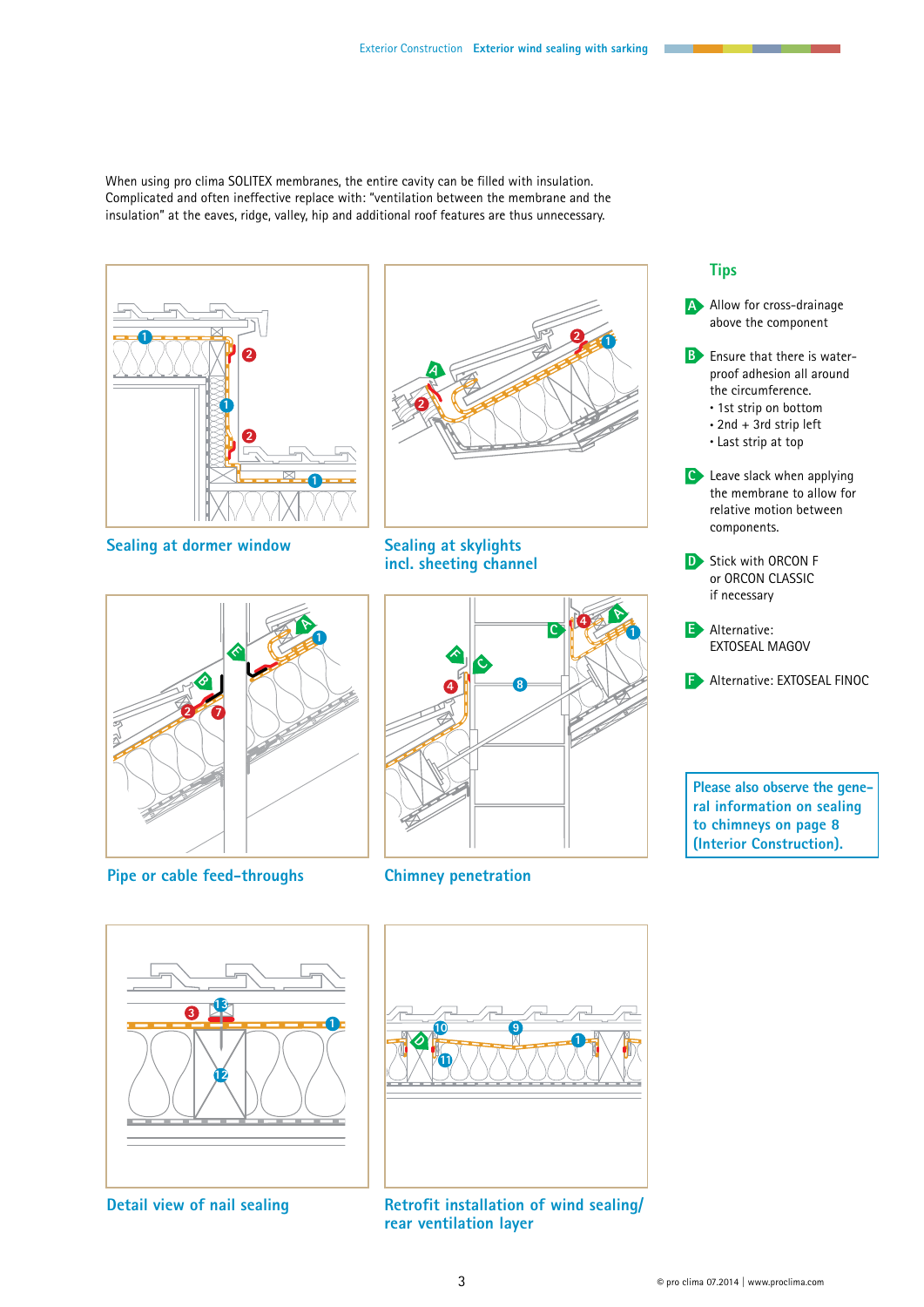## **Exterior wind sealing Facade**

#### **Legend**

- **1** Wall lining membrane SOLITEX FRONTA WA\*)
- Wall lining membrane **2** SOLITEX FRONTA QUATTRO\* )
- Wall lining membrane **3** SOLITEX FRONTA HUMIDA\* )
- **4** Sealing tape TESCON VANA TESCON No.1 TESCON PROFIL
- Window sealing tape **5**  CONTEGA EXO\*\*)
- Window sealing tape **6** CONTEGA IQ\*\*)
- **7** Joint adhesive ORCON F ORCON CLASSIC or DUPLEX double-sided adhesive tape
- **8** EXTOSEAL ENCORS waterproof adhesive tape
- **9** Gap lining
- **10** Pre-wall shell
- **11** Air layer
- **12** Wood fibre insulating panel
- Compartment insulation **13**
- Vapour retarding and airtightness **14** layer, e.g. wood-based panel
- **15** Installation layer
- **16** Exterior plastering

#### **Info**

\* ) To improve windproofing, stick SOLITEX membranes to each other and to all adjacent components.

\*\*) Gypsum plasters have very good adhesion on CONTEGA fleece. A bonding bridge – e.g. a reinforcing mortar – must be used for lime and cement plasters.





**Standard structure, closed facade**







**Facade, window sealing**

**Standard structure, partially open facade**



**Window sill in timber construction**

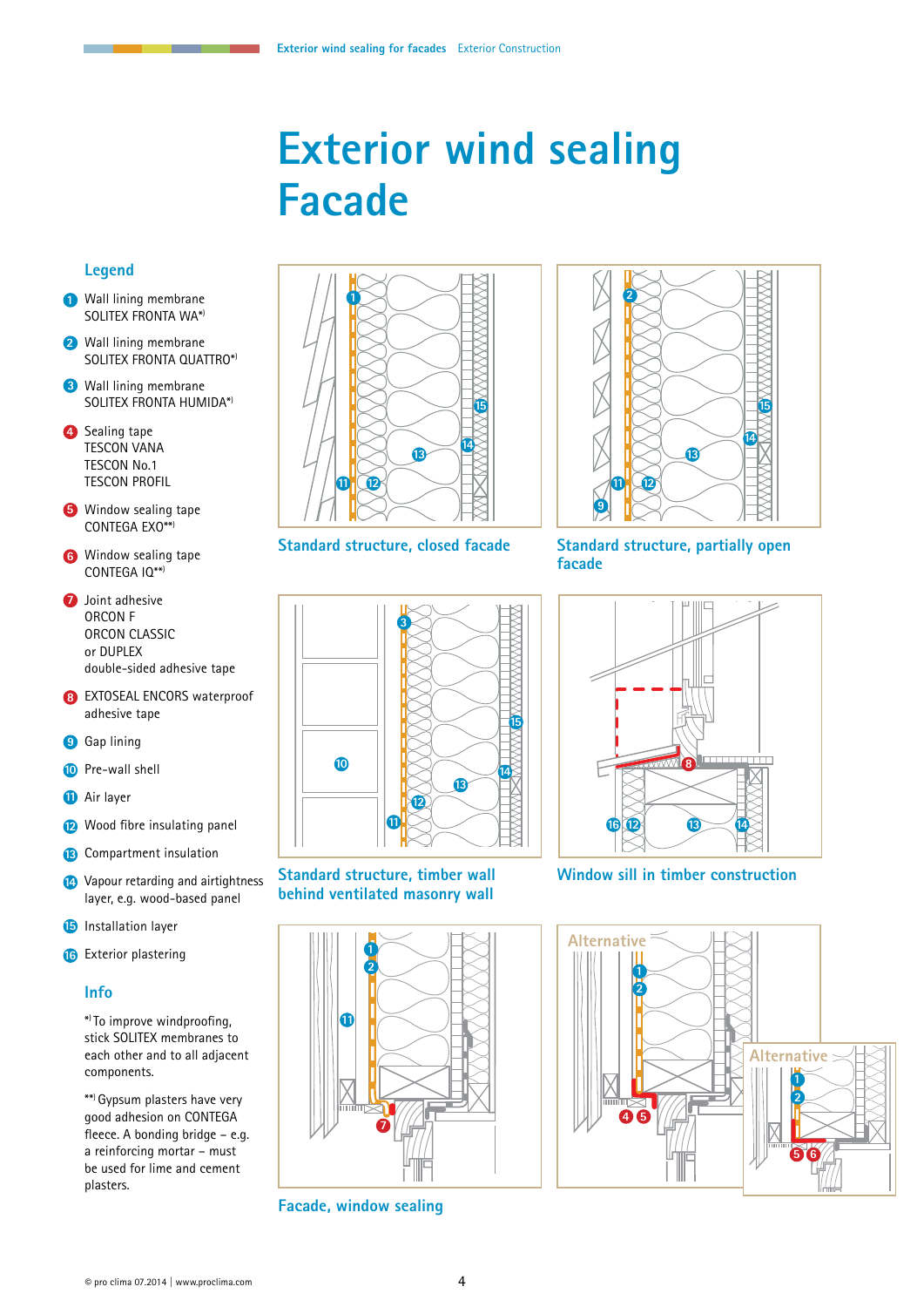**Contract** 



**Sealing at windows, at the side of the frame, masonry wall**



**Sealing at windows, on the frame, masonry wall**